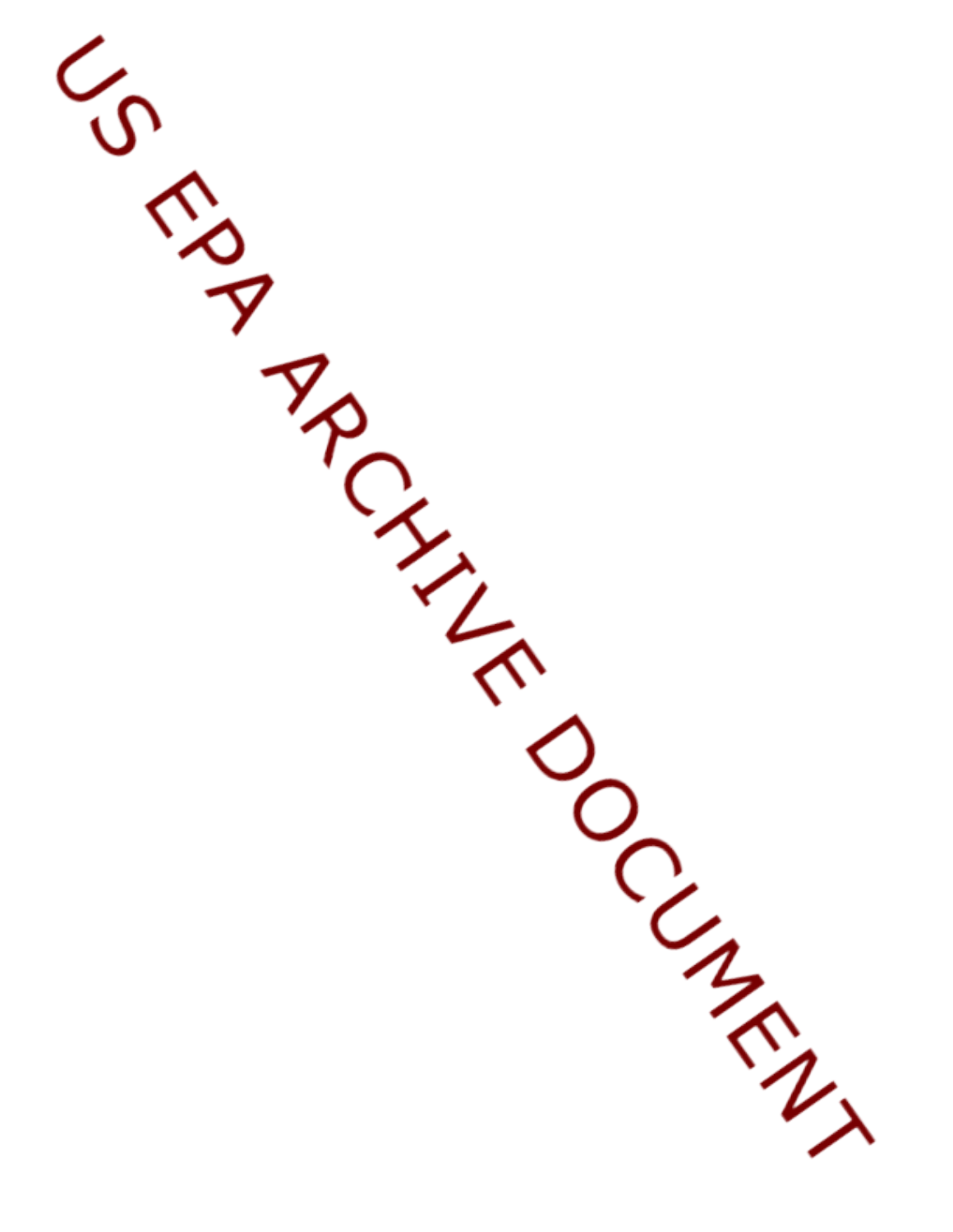# **Soboba Band of Mission Indians**



Reservation Boundaries

For a copy of the Soboba Band of Mission Indians 1994 305(b) report, contact:

#### **Jamie S. Megee**

Soboba Band of Mission Indians P.O. Box 487 San Jacinto, CA 92581 (909) 654-2765

### **Surface Water Quality**

The Soboba Reservation encompasses about 9.2 square miles in southern California about 80 miles east of Los Angeles. The San Jacinto River is the major surface water feature on the Reservation. At one time, the San Jacinto River flowed year-round, but upstream diversions and ground

water withdrawals outside of the Reservation have reduced the flow to intermittent status for many years.

The chemical quality of surface water on the Soboba Reservation is excellent and remains unimpaired to date, based on very limited data. The quality of surface water, to the extent it is available, fully supports the existing uses of ground water recharge, wildlife habitat, and recreation. Overall, the greatest threat to water quality on the Soboba Reservation is the reduction of surface flows and ground water storage by off-Reservation diversions and pumping.

### **Ground Water Quality**

Three major water supply wells extract water from two aquifers on the Soboba Reservation. Ground water overdraft outside the Reservation has seriously reduced the withdrawal capacity of the Reservation's wells and aquifers. The chemical quality of ground water on the Soboba Reservation is excellent and remains unimpaired to date. The single most critical threat to water quality is a proposal by the Eastern Municipal Water District to routinely recharge treated effluent at a site within 600 feet of an existing Soboba well.